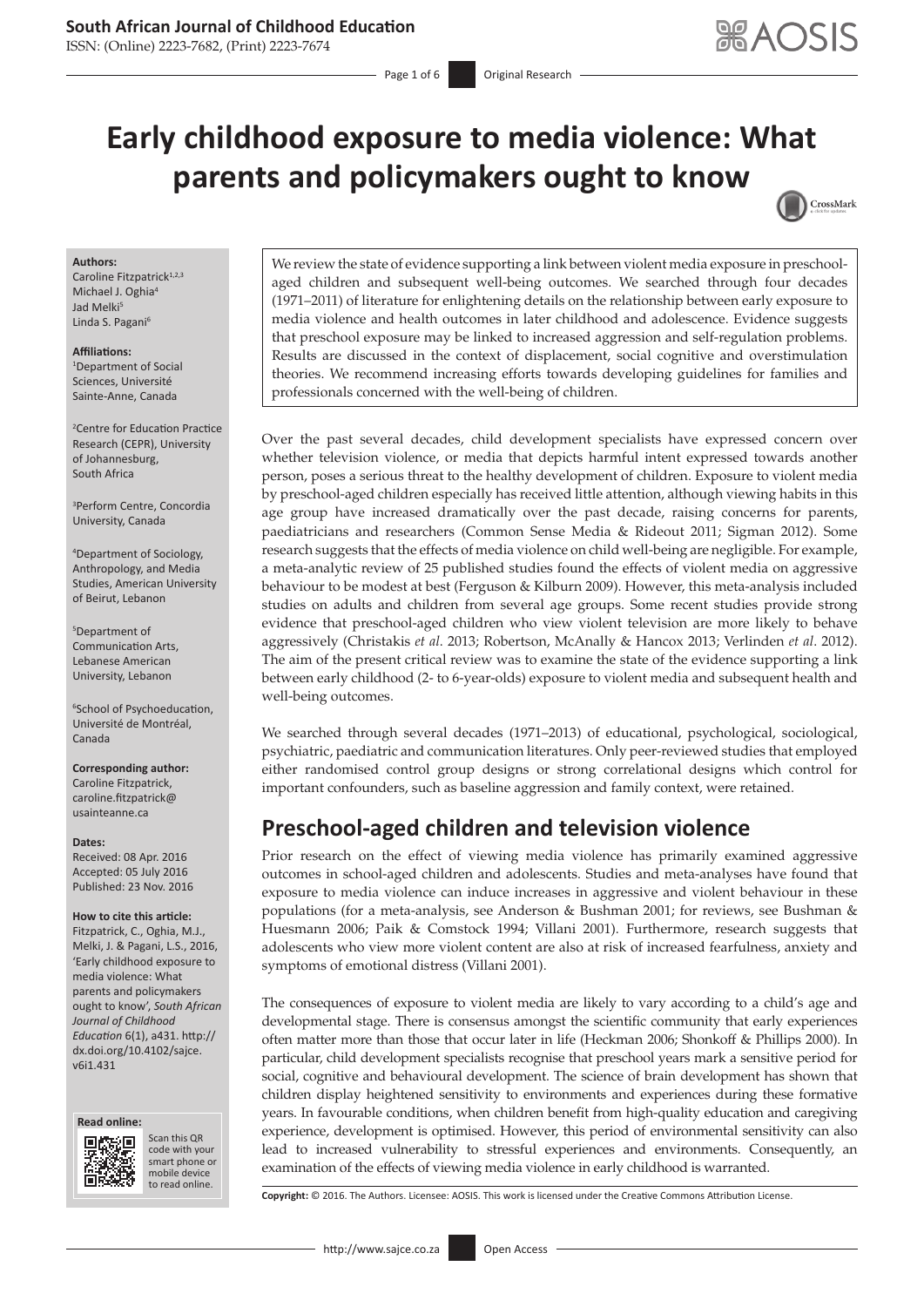### **Context**

According to a study by the Kaiser Foundation, over 60% of American families have three or more television sets in their households (2007). Over 80% of families also subscribed to cable, which further increases viewing options for children. Furthermore, it is estimated that 83% of children aged 6 and younger are exposed to television on a typical day and two-thirds of children are exposed to television every day. In addition, for half the surveyed households, parents reported that a television was present in their child's bedroom. Finally, a study conducted by UNESCO (1999), which surveyed the viewing habits of children in 23 countries, also found that 93% of school-aged children spent more than half of their leisure time watching television.

More recent research suggests that children today are exposed to more screens than ever before, which can multiply viewing opportunities. For example, British children today will grow up with access to an average of five different types of screens, including smartphones, tablets and computers (Jago *et al*. 2011). Furthermore, in the United States, close to one-third of children aged 3 or younger have a television in their room (Common Sense Media & Rideout 2011). Indeed, it is estimated that the typical child in an industrialised nation will spend an average of 3 years in front of screens before their seventh birthday (Sigman 2012).

In addition to spending much of their free time watching television, much of the content children view is likely to be violent. For example, the US National Television Violence Study (Federman 1995) surveyed general programming to assess the extent of violence on television. According to this study, 61% of programmes contained some form of violence. However, only a small number of programmes depicted long-term consequences for victims and perpetrators. Furthermore, in 71% of violent scenes, there was no expression of remorse on behalf of the perpetrator. Violence was associated with humour in 41% of cases. Lethal violence was common and frequently perpetrated by attractive characters. Other research has shown that in programmes specifically targeted at young viewers, as many as 25 violent acts can be observed per hour. Perhaps more concerning are recently noted increases in violent content in general programming, cartoons and blockbuster action films (Bushman *et al*. 2013; Yokota & Thompson 2000). In this study, the researchers found that gun violence, in particular, has been increasing sharply over the past 50 years (Bushman *et al*. 2013). Taken together, these studies indicate that violent content is common even in mainstream programming to which young children are frequently exposed.

### **Violent television and aggression**

Experimental studies with school-aged children provide compelling evidence of a causal relationship between

to use aggressive behaviour immediately afterwards when provided the opportunity. This is not the case for children randomly assigned to view non-violent programmes (Paik & Comstock 1994). In a classic study, 396 eight- to tenyear-old American boys were randomly assigned to view either violent or non-violent content before playing a game of hockey (Josephson 1987). Observers who were unaware which child had watched violent or non-violent content were asked to record aggressive behaviours (hitting, elbowing or shoving another player to the ground) during the game. Boys who viewed the violent programme engaged in more acts of physical aggression during the game. To remind the boys of the violent film they had viewed previously, during some of the games, the referee carried a walkie-talkie, as had one of the characters in the film. This was intended to prime aggressive behaviour. Interestingly, boys who had been rated by their teachers as initially high in aggression, who were then cued by the walkie-talkie, committed the highest number of aggressive acts in this sample. Experimental research involving younger preschool children

violent media exposure and increased short-term risk of engaging in aggressive behaviour. In general, children randomly assigned to view violent content are more likely

has been less conclusive in demonstrating an increased shortterm risk of engaging in aggressive behaviour following exposure to violent media. For example, in a systematic review of the literature, Thakkar, Garrison and Christakis (2006) found that only one out of six studies provided evidence for the effect of violent television exposure on short–term aggression. Furthermore, in this study, the effects of violent televiewing on short-term aggression were observed only for children who were initially more aggressive (Steuer, Applefield & Smith 1971).

Longitudinal studies have provided more compelling evidence of an association between naturally occurring differences in exposure to television violence and the development of aggression. In one prospective study, Christakis and Zimmerman (2007) examined children exposed to violent media between the ages of 2 and 5 years. They found that exposed children were four times more likely to score in the top 15th percentile on an assessment of antisocial behaviour at age 8. These results remained significant after controlling for the potentially confounding effect of pre-existing child aggression, parental socio-demographic characteristics and overall screen time. Similarly, another longitudinal study conducted with French Canadian children from the province of Quebec found associations between exposure to violent television programmes and movies at the age of 4 and later teacher-rated antisocial behaviours at age 8 (Fitzpatrick, Barnett & Pagani 2012). These analyses also controlled for baseline child aggression, overall screen time and socioeconomic factors.

Huesmann *et al*. (2003) assessed exposure to television violence at age 6. Children were followed up 15 years later.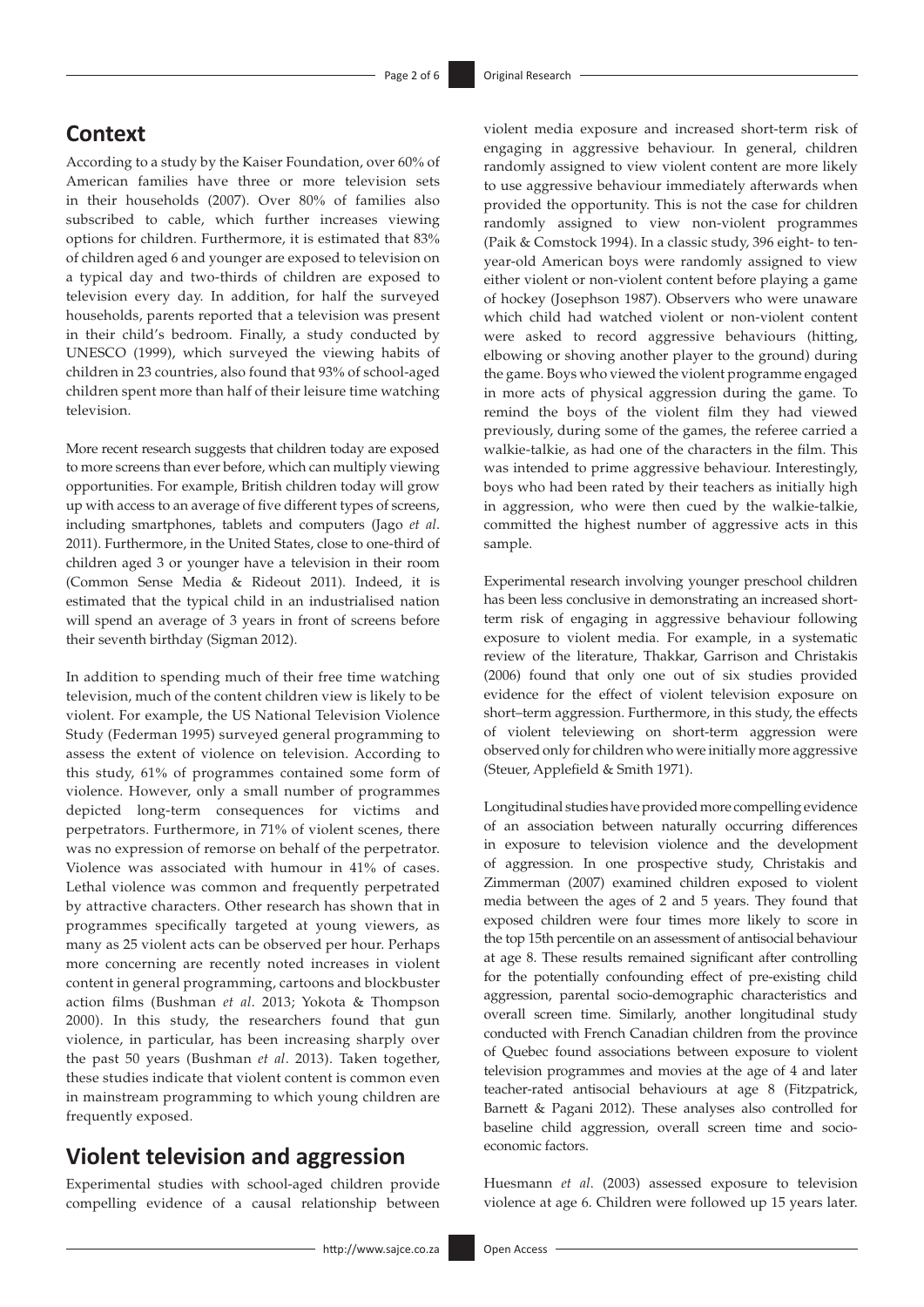Remarkably, significant long-term associations were found between childhood exposure and later aggressive behaviour for both the men and women in this sample. That is, men and women who had been exposed to higher amounts of violent content during early childhood were more likely to have engaged in serious forms of aggression by adulthood. Furthermore, even though certain gender differences were observed in the pattern of results, high levels of exposure were associated with a higher than expected frequency of engaging in criminal behaviour, spousal abuse and dangerous driving for both men and women (Huesmann *et al*. 2003).

Finally, more recently, a longitudinal study of children in New Zealand found that children who watched more television between the ages of 5 and 15 were more likely to show antisocial behaviour, as measured by multiple indicators (Robertson *et al*. 2013). For example, although violent television was not assessed specifically, more exposure to television during childhood predicted criminal convictions, being diagnosed with antisocial personality disorder and having an aggressive personality. Results were similar across genders, and were not explained by children's pre-existing levels of aggression, socio-economic status, intelligence quotient or parenting characteristics.

### **Self-regulation**

Some studies suggest that watching fast-paced programmes that contain high levels of violence can have negative consequences on child self-regulation (Friedrich & Huston– Stein 1973). For example, in one study, children were randomly assigned to view 1 h of either the *Mighty Morphin Power Rangers* or *Mister Rogers.* Children who viewed the *Power Rangers,* but not the control children, were more likely to show lower levels of concentration and sustained attention whilst completing a task immediately following the viewing (Geist & Gibson 2000).

In another study, the researchers examined child exposure to violent content in a sample of 1800 Canadian children at age 4. Children were followed up at the age of 8. After taking into account family background characteristics (e.g. income, presence of violence in the home and parental aggression) and child baseline aggression and behaviour problems, it was found that children who watched more violent content exhibited more aggressive behaviour and attention problems (Fitzpatrick *et al*. 2012).

Experimental evidence also suggests that violent media may be causally linked to poor attention. In one experiment, children were randomly assigned to watch either a fast-paced cartoon that contained lots of action and violence or an educational cartoon. Following a brief exposure of 9 min, children exposed to the fast-paced cartoon performed worse on a task measuring executive functions, which are skills that allow children to exercise control over thinking and attention (Lillard & Peterson 2011).

# **Theoretical explanations Social learning**

According to social cognitive theories, observing acts of violence can influence the development of mental models, or scripts, regarding how to behave and what to expect from one's social context (Kirsh 2011; Krahé *et al*. 2011). The perpetration of violent crimes and the use of aggression as a strategy to solve problems are the central focus in many television programmes. As a result, exposure to violent television may lead children to develop perceptions of their world as overly unsafe and dangerous. If perceptions of the 'world as hostile' persist, children risk developing a 'mean world syndrome', which can then predispose them to reacting aggressively towards ambiguous situations (Carnagey, Anderson & Bushman 2007; Huesmann 2007; Media Education Foundation 2010).

The process of observational learning, which occurs during exposure to violent media, is also likely to be amplified by two factors. Firstly, attractive or heroic protagonists generally commit acts of violence in the media. Secondly, high levels of physiological arousal and stress occur during exposure, which can amplify children's risk of paying attention to, encoding and eventually imitating behaviours modelled in the media (Bandura 1986; Christakis 2009).

Finally, children exposed to violent media may also become desensitised to its arousing effect. Over the long term, this can lead to decreased sensitivity for victims of aggression (Huesmann & Taylor 2006). As a result, overexposed children may be better able to plan and perform proactive acts of aggression whilst experiencing minimal levels of negative arousal.

Developmental perspectives are useful for explaining some of the discrepancies between experimental and longitudinal studies. More immediate increases in aggressive behaviour following the observation of media violence depend primarily on the priming of previously learned behavioural scripts (Anderson & Carnagey 2014). Nevertheless, the development of scripts and schemas requires repeated exposure over time. As such, children may not show immediate priming effects to violence until later childhood or adolescence by which point they are likely to have developed cognitions that support aggressive behaviour. A meta-analysis of children and adolescents supports the hypothesis that short-term effects of media violence on behaviour are more likely to be observed in older children and adults than in very young children (Bushman & Huesmann 2006). Interestingly, very young children who show greater predispositions to aggressive behaviour do show a short-term increase in aggressive behaviour following exposure to violent television content. Much like children who view lots of media violence over childhood, highly aggressive preschoolers may have come to develop scripts and cognitions that are more favourable to reacting aggressively during interpersonal interactions. These children may, in turn, be more prone to priming effects during exposure to violent media.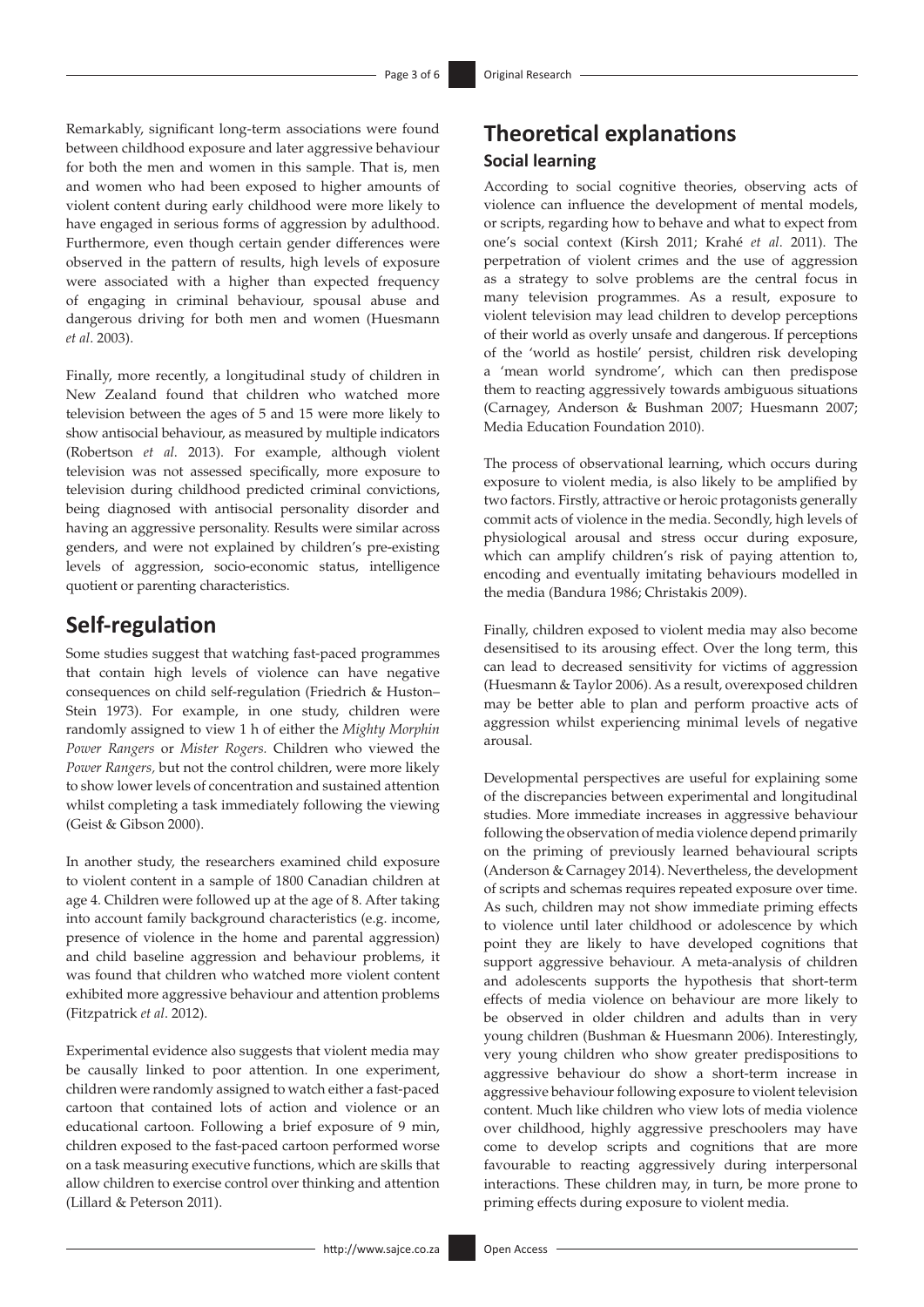### **Overstimulation or overtaxing of cognitive resources**

The characteristics of violent television shows and movies include adrenaline-inducing action sequences, quick scene changes and captivating special effects (Christakis 2009).

Christakis (2009) has also found longitudinally that excessive exposure to fast-paced programming may lead children to eventually view real life as boring by comparison. In particular, this disposition may manifest itself in the classroom where children are often asked to persist on challenging tasks in the face of boredom or mental fatigue.

Exposure to scenes of violence which are overwhelming for young brains may also exercise their influence through an effect on executive functions. Executive functions are important not only for attention control but also for behavioural and emotional regulation and social reasoning. For example, children with poor executive function often have more difficulty inhibiting an impulsive aggressive reaction long enough to select a more reasonable nonaggressive course of action.

### **Limitations**

Several limitations of this review merit discussion. Firstly, the observed effects seem inconsistent across genders. For this reason, further research should address which factors (i.e. biological, developmental or cultural) play a role in explaining gender differences in response to violent television exposure. Secondly, in this review, we only systematically reviewed key studies published over recent decades. As such, our conclusions are not based on an exhaustive metaanalysis of all available research. Finally, it was not possible to assess from the reviewed studies whether early childhood exposure to violent media may influence additional child health outcomes.

As pointed out by prior critiques (Ferguson & Kilburn 2009), the magnitude of the effects linking violent television to aggression is typically small. Regardless, there is a consensus that even small effects represent a concern from a public health perspective (Browne & Hamilton-Giachritsis 2005). Small effect sizes are multiplied when exposure is widespread across the population. For example, the strength of the relationship between violent media exposure and risk of engaging in aggressive behaviour is in the same range as the strength of the association between condom use and risk of contracting sexually transmitted infections or smoking and risk of contracting lung cancer (Paik & Comstock 1994). Therefore, because they occasion immeasurable human costs, identifying preventable predictors of violence and aggression, regardless of their effect size, remains an important task.

#### **Future research**

In this review, we did not assess whether violent video game playing during the preschool years is related to later aggressive behaviours. A review of experimental studies conducted with older children suggests that playing violent video games can lead to increases in aggressive behaviour and the incidence of aggression-related thoughts in young boys and girls. Exposure was also found to decrease children's tendency to display prosocial behaviour (Anderson & Bushman 2001). Because video game use remains a popular pastime for youth, it remains important to better understand its potential influence on later child development.

Even though recent research on exposure to media violence in older children has explored a wider range of child adjustment and health indicators, these outcomes remain to be addressed in preschool-aged children. Some research suggests that much like physical violence, viewing indirect or relational aggression such as the use of social exclusion, spreading rumours or verbal insults may foster aggressive behaviour in children. In one example, children aged 11–14 were randomly assigned to view content that depicts physical, relational or no aggression (Coyne, Archer & Eslea 2004). Children exposed to both types of aggressive content showed more indirect aggression towards a confederate following the experiment. Future research should examine whether early exposure to relational or indirect aggression during the preschool years predicts aggression in later childhood and emerging adulthood.

Some children may also be at risk of developing emotional distress symptoms as a result of their exposure to scenes of violence. Firstly, perpetrators of aggression are more likely to experience internalising problems (Card *et al*. 2008). In addition, much like witnessing real-life violence, some evidence suggests that exposure to violent media programming is associated with symptoms of anxiety and depression in both children and adolescents (Dobkin *et al*. 1995; Friedrich & Stein 1973; Singer *et al*. 1995). Some research has shown a relationship between adolescent consumption of violent media and video games and the development of internalising problems (Singer *et al*. 1995). Little research has addressed this possible outcome in preschool children. However, given that very young children dispose of less effective personal coping and self-regulation strategies, they may be especially vulnerable to the fear-inducing consequences of violent media. There are some data which suggest that exposure to violent television and movies at age 4 is associated with long-term risk for later emotional distress (Fitzpatrick *et al*. 2012).

Adding to the estimated health burden of violent television exposure, aggressive children are also likely to underperform academically and show poor social adaptation (Campbell *et al*. 2006; Caprara *et al*. 2000; Chen *et al*. 2010). One reason for this is that children who are aggressive are less likely to be popular amongst peers and may be perceived more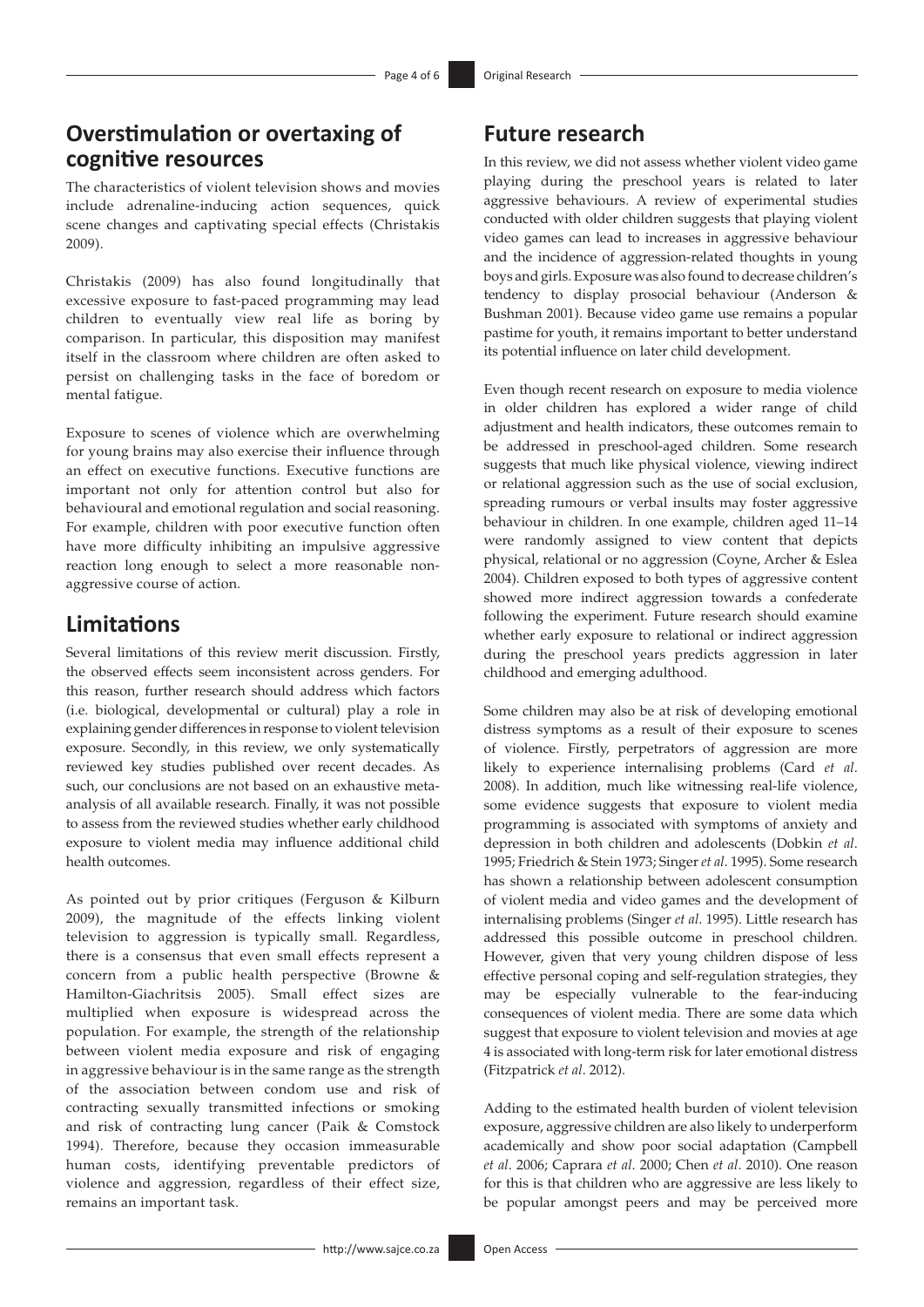negatively by teachers. Social rejection may also contribute to feelings of emotional distress and depression, which may further undermine self-esteem, achievement and motivation to learn (Gest *et al*. 2008). There is some correlational evidence linking television and movie violence exposure during the preschool years to the development of academic problems by the age of 8 (Fitzpatrick *et al*. 2012).

Finally, violent music videos, programmes and movies are also effective vehicles of racial and gender-based stereotypes. In music videos and films that involve frequent scenes of action and violence, males are perpetrators of violence in more than 75% of cases, and females are disproportionately portrayed as victims. In addition, African American males represent approximately 12% of the population of the United States; however, they are presented as perpetrators of violence in more than 25% of television and music videos (Browne & Hamilton-Giachritsis 2005). Early childhood exposure to media content which presents high levels of violence is therefore likely to foster additional risks for developing negative gender and racial stereotypes. Such stereotypes may then play a role in the perpetuation of social and institutional inequalities on the basis of gender and ethnicity.

### **Conclusion**

Although the majority of parents endorse the idea that media violence contributes to aggressive behaviour in children, only 43% of parents actively monitor and intervene to prevent their child from viewing unsuitable programmes (Cheng *et al*. 2004). The industry is required to regulate and rate the appropriateness of television and movie content for children. Nevertheless, parents tend to disagree with these ratings. That is, much of the content rated as suitable for young viewers by the film and television industries is perceived by parents as inappropriate for children because of high levels of violent or sexual content (Gentile *et al*. 2011).

Parents are important gatekeepers of children's access to media. To reduce aggression and improve child health within our communities, it remains important for parents to be sensitised about the potential harmful effects of media violence on their children (Cheng *et al*. 2004). Upon viewing disturbing scenes, parents can help minimise the negative effects on their children by discussing the violence (Christakis 2009). Parents can play an important role in controlling children's access to violent programmes and video games. For example, Christakis *et al*. (2013) have recently developed an intervention to reduce child exposure to media violence by using a cognitive behavioural therapy approach with parents to help them substitute prosocial and educational programmes for violent content. Parents were instructed to modify the content of their child's viewing, but not to reduce overall screen time. Children whose parents were randomly assigned to the media training intervention showed short-term reductions in externalising behaviour and more sustained improvements in social competence.

The programme was most effective for disadvantaged boys, a group particularly vulnerable to media violence. Combined with efforts to reduce overall screen time, modifying child media diets therefore represents a promising strategy for preventing the development of antisocial behaviour across the population (Christakis *et al*. 2013). In summary, a public health approach to reducing the harmful effects of violent media on children strongly depends on the active involvement of parents.

Our review suggests that exposure to violent media during the preschool years poses a reliable but small long-term risk for engaging in aggressive behaviour in later childhood and adulthood. There is also some concern that exposure to media violence may contribute to self-regulation and attention problems. Despite relatively small effect sizes across studies, we also argue that because of its association with health problems and high-stake social problems such as habituation to aggression, exposing young children to violent media represents a costly social problem.

#### **Acknowledgements Competing interests**

The authors declare that they have no financial or personal relationships which may have inappropriately influenced them in writing this article.

#### **Authors' contributions**

C.F. and L.P. were project leaders and drafted the manuscript. M.O. and J.M. made conceptual contributions and helped review and edit the manuscript.

#### **References**

- Anderson, C. & Bushman, B., 2001, 'Effects of violent video games on aggressive behavior, aggressive cognition, aggressive affect, physiological arousal, and prosocial behavior: A meta-analytic review of the scientific literature', *Psychological Science* 12(5), 353.<http://dx.doi.org/10.1111/1467-9280.00366>
- Anderson, C.A. & Carnagey, N.L., 2014, 'The role of theory in the study of media violence: The General Aggression Model', in D.A. Gentile (ed.), *Media violence and children*, 2nd edn., pp. 103–133, Praeger, Westport, CT.
- Bandura, A., 1986, *Social foundations of thought and action: A social cognitive theory*, Prentice Hall, Englewood Cliffs, NJ.
- Browne, K.D. & Hamilton-Giachritsis, C., 2005, 'The influence of violent media on children and adolescents: A public-health approach', *The Lancet* 365(9460), 702–710. [http://dx.doi.org/10.1016/S0140-6736\(05\)70938-7](http://dx.doi.org/10.1016/S0140-6736(05)70938-7)
- Bushman, B. & Huesmann, L., 2006, 'Short-term and long-term effects of violent media on aggression in children and adults', *Archives of Pediatrics & Adolescent Medicine* 160(4), 348.<http://dx.doi.org/10.1001/archpedi.160.4.348>
- Bushman, B.J., Jamieson, P.E., Weitz, I. & Romer, D., 2013, 'Gun violence trends in movies', *Pediatrics* 132(6), 1014–1018.
- Campbell, S., Spieker, S., Burchinal, M. & Poe, M., 2006, 'Trajectories of aggression<br>from toddlerhood to age 9 predict academic and social functioning through<br>age 12', Journal of Child Psychology and Psychiatry 47(8), 791 [org/10.1111/j.1469-7610.2006.01636.x](http://dx.doi.org/10.1111/j.1469-7610.2006.01636.x)
- Caprara, G., Barbaranelli, C., Pastorelli, C., Bandura, A. & Zimbardo, P., 2000, 'Prosocial foundations of children's academic achievement', *Psychological Science* 11(4), 302.<http://dx.doi.org/10.1111/1467-9280.00260>
- Card, N., Stucky, B., Sawalani, G. & Little, T., 2008, 'Direct and indirect aggression during childhood and adolescence: A meta-analytic review of gender differences, intercorrelations, and relations to maladjustment', *Child Development* 79(5), 1185–1229.<http://dx.doi.org/10.1111/j.1467-8624.2008.01184.x>
- Carnagey, N.L., Anderson, C.A. & Bushman, B.J., 2007, 'The effect of video game violence on physiological desensitization to real-life violence', *Journal of Experimental Social Psychology* 43(3), 489–496.